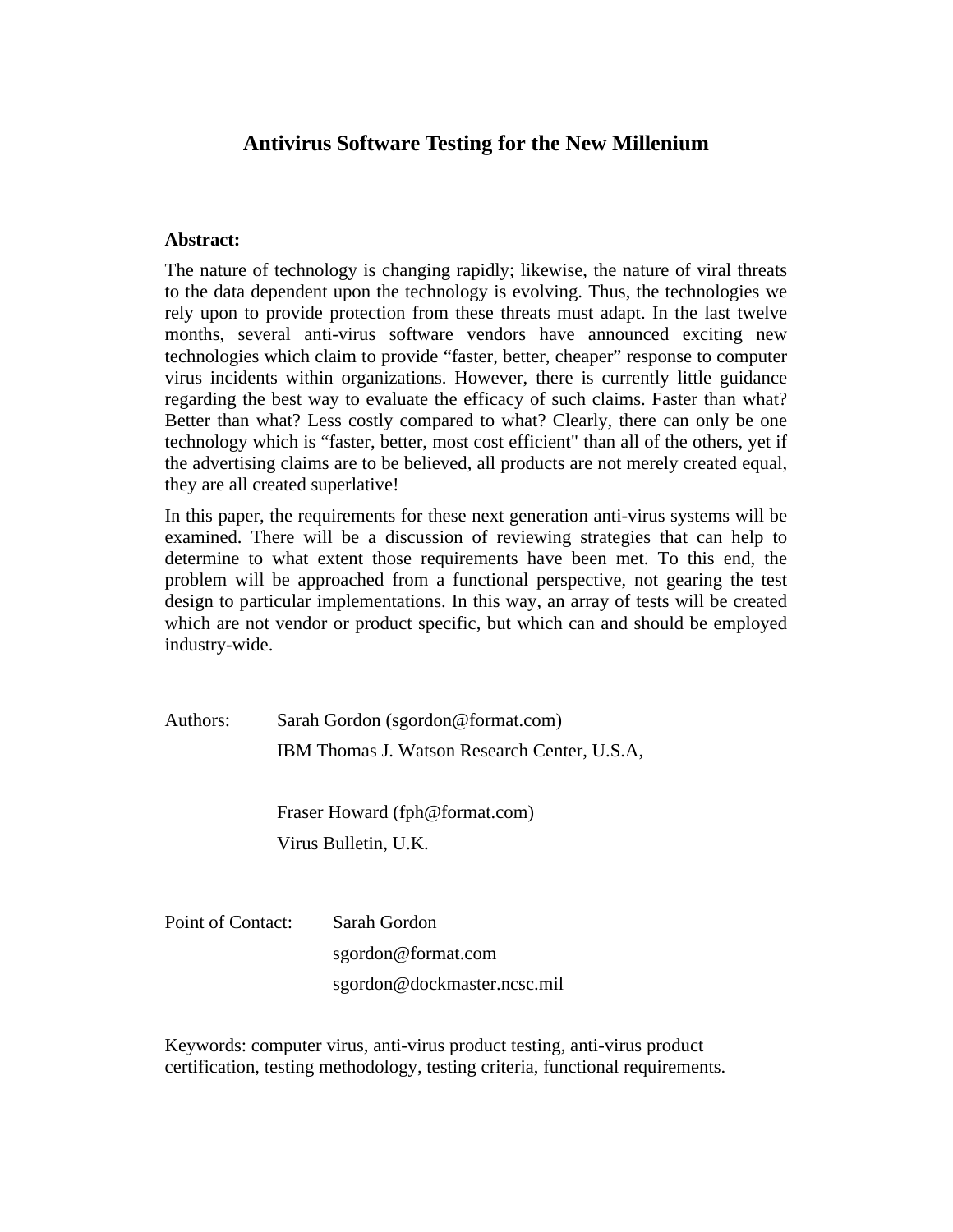# **Antivirus Software Testing for the Year 2000 and Beyond**

Sarah Gordon (sgordon@format.com) Fraser Howard (fph@format.com)

### *Introduction*

In the last twelve months, several anti-virus software vendors have announced exciting new technologies which claim to provide "faster, better, cheaper" response to computer virus incidents within organizations [Anyware, 2000; NAI, 2000; PC-Cillin, 2000; Symantec, 2000a; Symantec, 2000b; Thunderbyte, 2000; Trend, 2000].

However, there is currently little guidance regarding the best way to evaluate the efficacy of such claims. Faster than what? Better than what? Less costly compared with what? Clearly, there can only be one technology which is "faster, better, most cost efficient" than all of the others, yet if the advertising claims are to be believed, all products are not merely created equal, they are all created superlative!

In this paper, the requirements for these next generation anti-virus systems will be examined. There will be a discussion of reviewing strategies that can help to determine to what extent those requirements have been met. To this end, the problem will be approached from a functional perspective, not gearing the test design to particular implementations. In this way, an array of tests will be created which are not vendor or product specific, but which can and should be employed industry-wide.

### *The State of the Nation: Anti-virus testing in the 90's*

Antivirus product testing has improved greatly since the simple zoo scanning offered in the first published reviews. Many, if not most, of the technical and administrative problems documented in [Gordon, 1993; Laine, 1993; Tanner, 1993; Gordon, 1995; Gordon & Ford, 1995; Gordon & Ford, 1996; Gordon, 1997] have been resolved. Today's tests provide a solid, albeit not perfect, measure of product capabilities.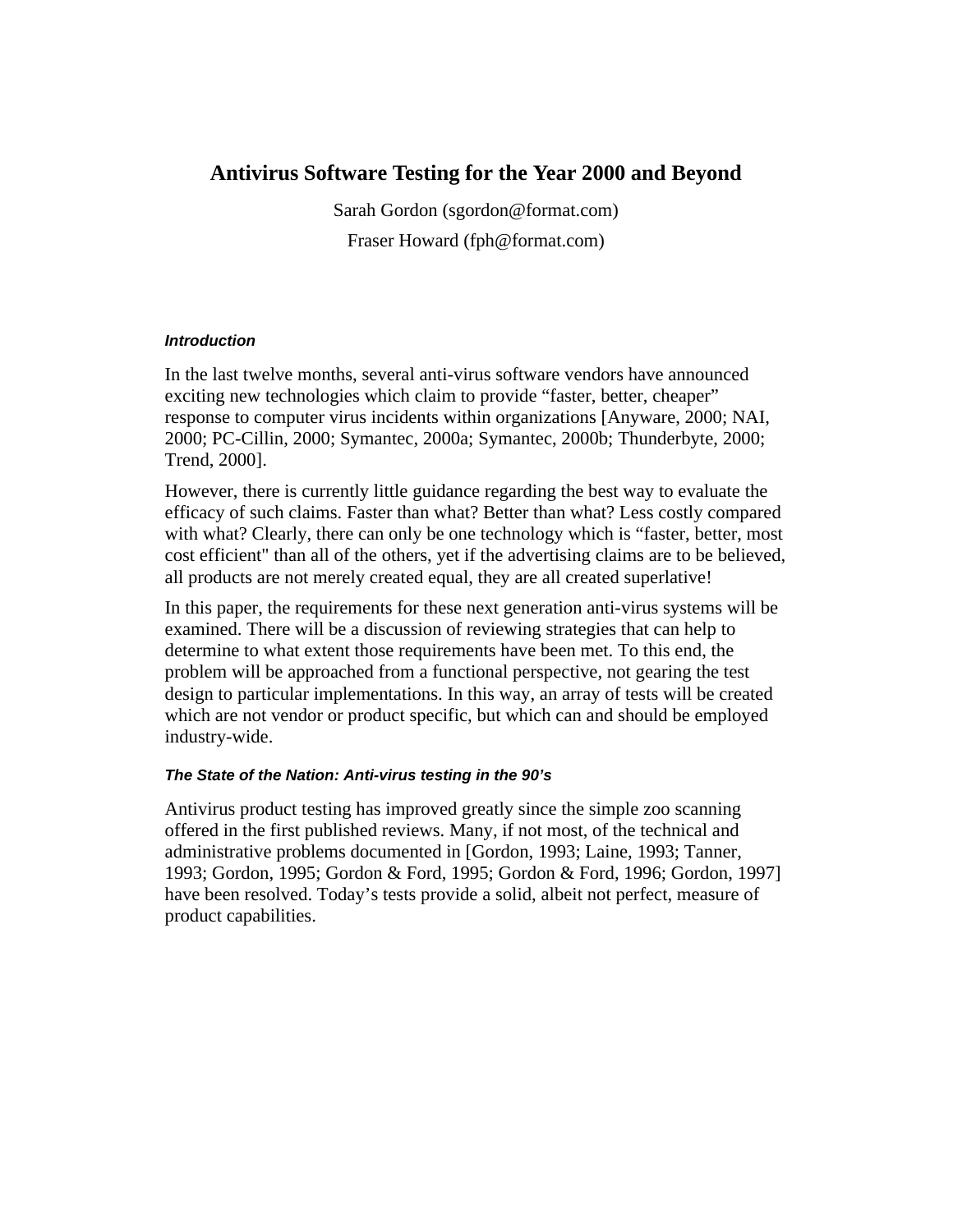As tests have become more complex, several bodies have emerged as leaders and innovators in this area. Some of the more widely-accepted tests<sup>1</sup> within the industry are outlined briefly below:

## *(i) ICSA Certification*

The *International Computer Security Association* (*ICSA*) has been performing tests of antivirus software since 1992; many popular products are submitted to their various for-fee certification schemes (ICSA 2000). On-access and on-demand scanning are part of their ever-expanding certification criteria; criteria for virus removal were added in July 1999. Primary detection tests are broken into two main sections: In the Wild virus detection, and zoo virus detection. The zoo collection, maintained by *ICSA* staff is large and fairly complete; products must detect at least 90% of these viruses. Tests on In the Wild viruses now use samples that have been replicated from The WildList Organization's WildCore sample set. These viruses have been confirmed as being an active threat in the user population. To be certified by *ICSA*, products must detect 100% of these viruses, using the version of The WildList that was released one month prior to the test date. Additionally, a "Common Infectors" criteria ensures that any viruses ICSA feels are important are dealt with in a way ICSA considers appropriate. False alarm testing was added to their testing processes in 1999; Gateway Product criteria were established in July 1998; MS Exchange and Lotus Notes Criteria are being drafted at this time [*ICSA*, 1999]

### *(ii) Westcoast Labs Checkmark*

*Westcoast Publishing* established itself as a world leader in the testing and certification of antivirus software products in the mid-1990s with its introduction of the *Westcoast Labs Checkmark*. Test criteria depend upon the level of certification applied for. Level One measures the ability of the tested product to detect all of the viruses In the Wild, using samples based upon the edition of The WildList not less than two months prior to the product release date. At Level Two, products must also disinfect these viruses. In addition, the Level Two tests use the version of The WildList that was published one month prior to the product release date. Both tests are carried out using viruses replicated by West Coast, thus measuring the ability of products to detect viruses which constitute the real threat. Many popular products are submitted to this for-fee testing scheme; certified products are announced on a regular basis (Checkmark 2000).

# *(iii) University of Hamburg VTC Malware Tests*

Overseen by security and antivirus expert Dr. Klaus Brunnstein, students from the *Virus Test Center* (*VTC*) at the University of Hamburg have been designing and performing tests of antivirus software since 1994. The results of these projects are made freely available to the general public. These tests have grown from simple

<u>.</u>

<sup>&</sup>lt;sup>1</sup> Not all products qualify for testing under all schemata.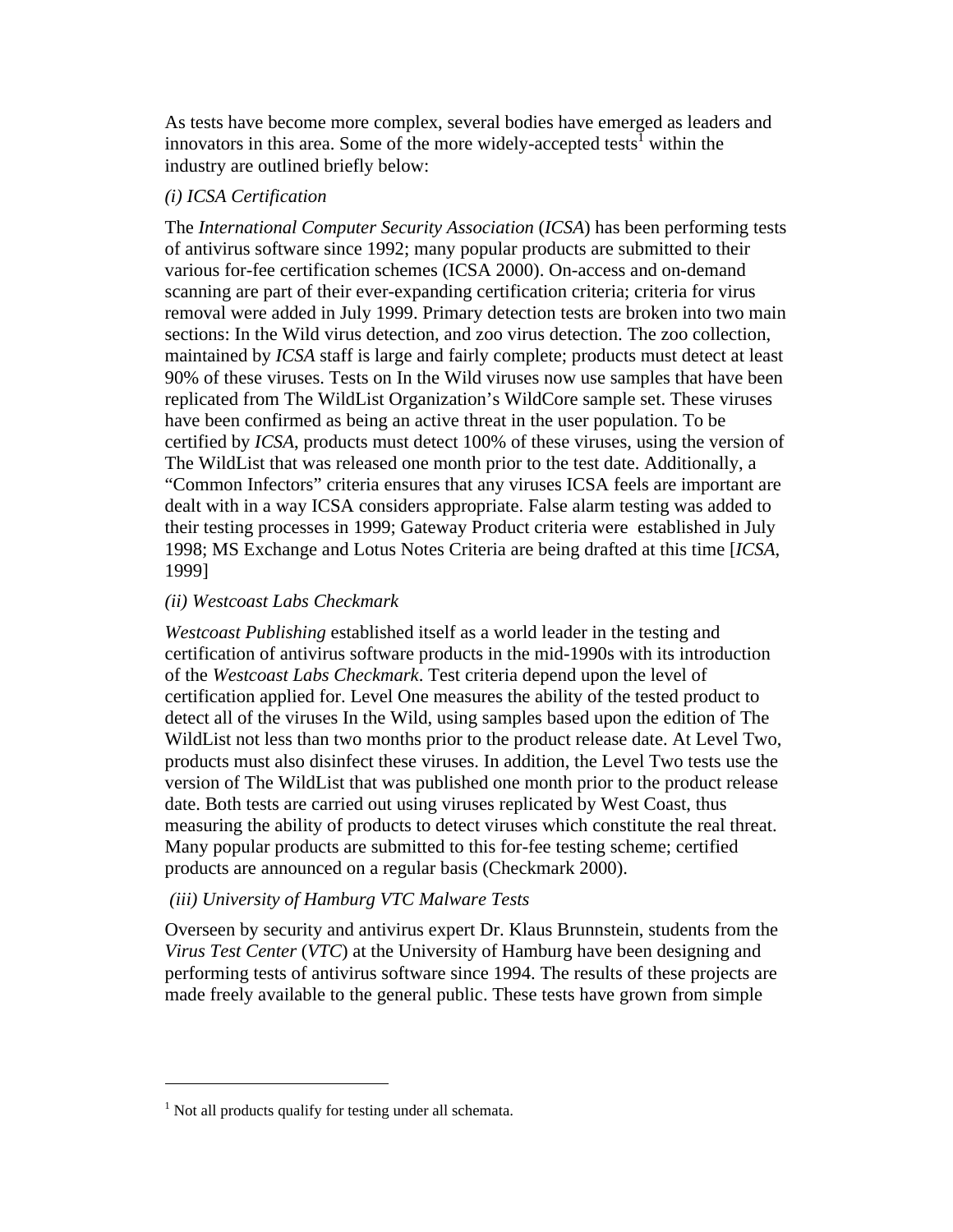tests of boot<sup>2</sup> and file virus detection in 1994 to the current comprehensive virus (and malware) tests. In addition to their extensive zoo collection, in early 1999, the *VTC* began using samples replicated from *The WildList Organization's In the Wild* collection in their tests *for In the Wild* viruses, thus assuring (with the exception of boot sector tests) an accurate representation of a product's ability to meet the real threat from these In the Wild viruses.

Testing documentation states that users cannot distinguish whether such malevolent software is "just viral" or otherwise dangerous (VTC, 2000a). Thus, the detection of more general forms of malicious software has become a major part of the tests – a decision based upon *VTC's* perception of user requirements. These malware tests were initiated in 1998, quickly followed by false-positive testing. While the tests are free, some products are excluded due to various conflicts cited by Professor Brunnstein (VTC, 2000b).

### *(iv) University of Magdeberg*

Andreas Marx and his antivirus testing projects for the Anti-virus Test Center at the Otto-von-Guericke University of Magdeberg, done in cooperation with GEGA Sofware and Medienservice, are relative newcomers to the antivirus testing scene. The tests, sponsored by antivirus companies, provide magazines such as as CHIP, FreeX, Network World, PC Shopping and PC-Welt with results; results from these tests have been included in their published reviews. There are seven people involved in the testing process – some students, and some working for the University. According to Marx, most of the test criteria have been chosen by network administrators, users, magazines, AV companies and the University. These criteria include detection of In the Wild viruses (Products using the most current WildList), and disinfection (of non-boot sector viruses only). Additionally, non-viral malware tests are carried out as well. Results are made available in both English and German. Participating vendors pay approximately \$300.00 USD per product for testing, all of which is funneled back into the testing project.

#### *(v) Virus Bulletin*

<u>.</u>

*Virus Bulletin (VB)* has been testing anti-virus products since the publication started in 1989. Products for the various platforms are reviewed regularly in the *VB* Comparative Reviews, which test the products against a zoo collection (standard DOS and *Windows* file infectors, macro viruses and polymorphic viruses) as well as a recent In the Wild set. For each comparative, the Virus Bulletin In the Wild set is based upon a version of *The WildList* announced approximately two weeks prior to the product submission deadline; samples replicated from *The WildList Organization's* reference collection are used. In January 1998, the *VB100%* award scheme was implemented. This award is given to products that detect all of the In

 $2$  VTC does not use real viruses in boot sector virus testing; they use image files. Their rationale is that it is too time consuming to replicate real boot sector viruses. Their boot sector virus tests are unreliable measures of a product's ability to detect real boot sector viruses. All other testers mentioned do use real viruses in boot sector virus testing.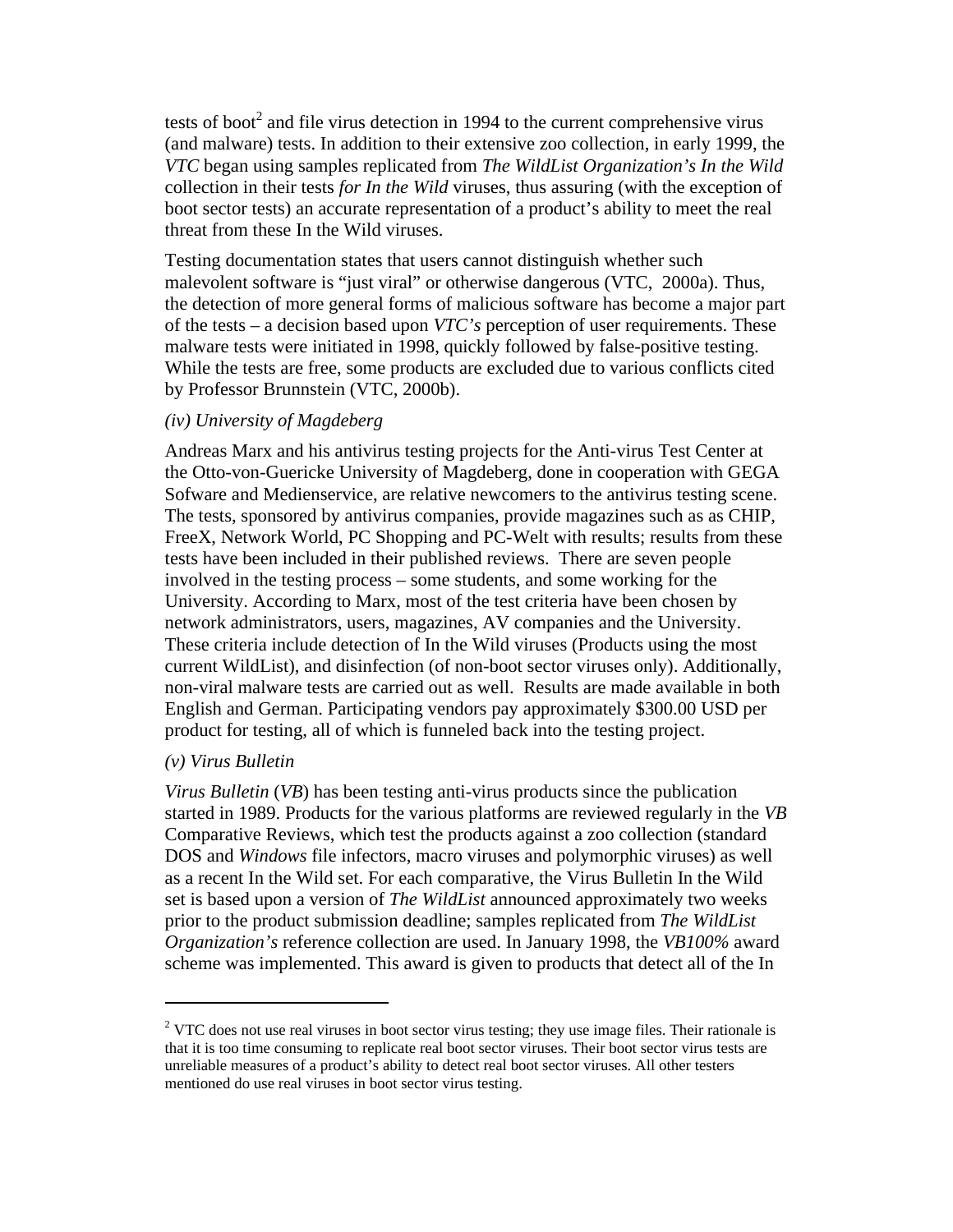the Wild file and boot viruses during on-demand scanning. The scheme has grown since then, and now demands complete *In the Wild* detection during both ondemand and on-access scanning. Aside from the detection rate tests, the *VB* comparative reviews also perform tests on scanning speed, on-access scanner overhead and false positive rate. In fact, the "no false positives" criterion is to be introduced into the *VB100%* award scheme for reviews published from June 2000 onwards.

#### *Why this isn't enough from a User Perspective*

Given that anti-virus tests have improved dramatically over the last several years as the expertise of the reviewing community has increased, the need for more comprehensive tests may seem unclear. In this section, reasons why tests must move to the next level will be examined.

The much-needed introduction and subsequent development of *The WildList* as a testing criteria provided a reality check to the antivirus industry. With this criterion, users now have a minimum baseline of what any competent (appropriately updated) anti-virus product *should* detect. This criterion is the cornerstone of meaningful antivirus software testing. Indeed, some testers have moved to a one-month WildList, citing the need to show users the ability of products to respond quickly to the ever-changing threat. However, the increased threat from fast-spreading viruses such as Melissa and LoveBug, underlines the need for yet another, more complex shift in focus within testing environments.

The testing industry has also moved forward with various tests related to disinfection, and on-access performance of scanners. As mentioned above, the *VB100% Certification* offered by *Virus Bulletin* recently added on-access tests to their arsenal of stringent antivirus software metrics; both *ICSA* and *WestCoast Labs* have recently implemented disinfection tests. While tests are far from complete, they mirror development of the early In the Wild testing.

Clearly, tests are continuing to advance as the industry matures. However, it is not enough to merely expand. As products become increasingly complex, more complex tests are required. This rapidly becomes cost prohibitive; thus, it is important to expand the testing methodology in the areas that are most important to user protection, using metrics that are meaningful both to the users and developers. We propose a new, functionality/requirements based approach, which fulfils the above requirements, and provides excellent return on investment for test costs.

Consider a typical anti-virus product. In essence, most of the protection provided by the product is static: that is, the philosophy behind the product is to detect and (sometimes) remove viruses that are *already known* to the creators of the anti-virus product. However, as was so clearly demonstrated by the explosion of Melissa infections, such an approach is not without risk: as computers become increasingly interconnected, the potential for viruses which spread faster than detection and removal solutions for them can be disseminated is great.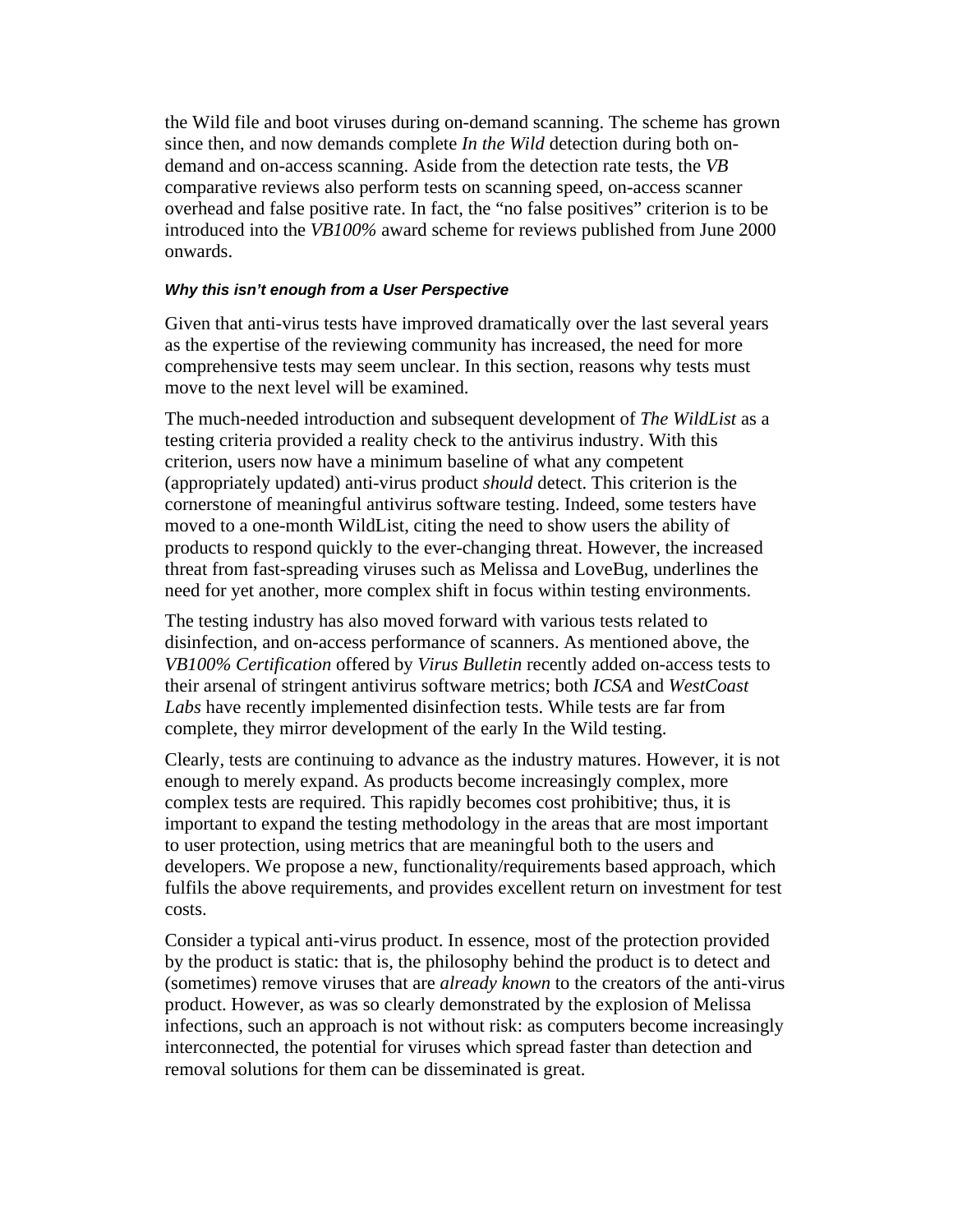To this end, many anti-virus vendors have added "unknown" virus detection to their products. There are many different subclasses of such generic virus detection, each with their strengths and weaknesses. However, certain facets are universally true:

- Known virus detection is more reliable when dealing with previously known viruses. Thus, generic techniques are unlikely to completely replace traditional signature-based scanners.
- The false positive ratio must be vanishingly small. That is, generic techniques must not mark uninfected, "clean" files as infected. Such mislabeling of files (false positives) can create as much work for a user as a real infection, as the sample must be captured and sent to the anti-virus vendor. The vendor must then either explicitly exclude that file from detection, or retune the entire detection system so that that (and similar) files are not incorrectly singled out for action.

Thus, generic techniques are most effective as a complement to, not replacement of, traditional signature-based techniques.

The next step in the evolution of anti-virus products was a coupling between generic and specific techniques. That is, when a new virus is discovered "in the wild ", the virus is identified and captured generically, and known virus detection is added automatically to provide a "herd immunity" for that virus worldwide. Such a product is therefore neither generic or specific, but *hybrid*, allowing for not just the implementation of both techniques, but for the *integration* of generic and specific detection strategies.

According to several simulations carried out by (Kephart & White, 1993), such a technique would dramatically decrease the opportunity for a virus infection to reach epidemic proportions, as innate immunity to infection would be granted to other machines anywhere in the world as soon as the virus was generically detected on one machine. We have already seen a subtle shift toward this approach, with some vendors offering daily signature file updates via the Internet. However, as computers can exchange data extremely quickly, this process needs to become much more frequent and automated.

Thus, the next generation of anti-virus product must be able to deal with both the known and previously unknown virus arriving at a particular host computer. The virus must be automatically detected in some way, and, when possible and desirable, cured. Furthermore, any other computers which encounter the same virus must be able to immediately and exactly identify the virus - that is, once a single machine has encountered an "unknown" virus, that same virus must be made "known" to other machines.

The last prerequisite is that all of the above must happen quickly; now, how fast is fast enough?

The Melissa incident, which undoubtedly marked a turning point in the anti-virus industry, is a good example of an event in which it is critical to provide a solution quickly. Initially distributed via a posting to the Usenet group ALT.SEX, Melissa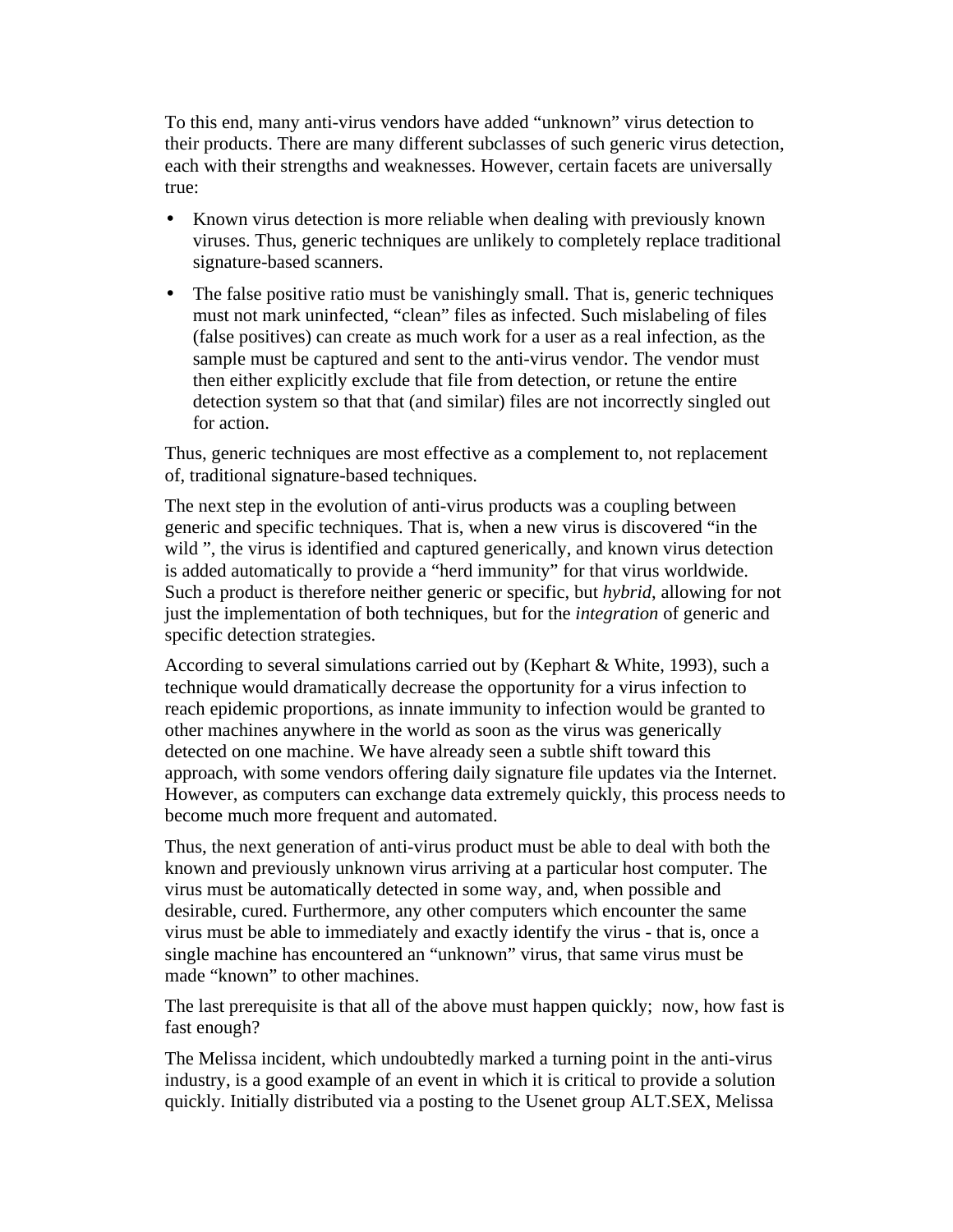spread perhaps faster than any virus before it. The sheer volume of email that Melissa generated (thanks to its propagating payload which uses MAPI calls to email the infected document to the first 50 entries in the Outlook address book) resulted in the shutdown of countless mail servers. Reports of the generation of between four hundred thousand and half a million email messages within three hours were received [Whalley, 1999]. Clearly, even daily updates of signature files were insufficient to prevent the spread of this virus. Furthermore, Melissa is not the only piece of malware which utilizes email as its propagation mechanism: the implementation of email propagation in malware has been evident in a number of subsequent events. For example, the destructive Win32/ExploreZip, and the more recent Win32/NewApt and Win32/MyPics worms.

While the integration of generic and specific techniques within anti-virus products are of tremendous help to users, they present many problems to testers and reviewers. In the next section, we outline in terms of functional specifications what broad features such a product must have in order to be successful in its goal, before examining these specifications point by point from the perspective of the reviewer or tester of antivirus software . The "big picture" functionality of Hybrid products shows that in order to provide a complete solution, all components of the product must be present; that is, simply capturing a sample automatically does not fulfil the Hybrid requirements.

### *Functional Components of the Hybrid system*

Functionally, a Hybrid system must have the following attributes:

- i. The ability to detect an otherwise unknown virus.
- ii. The ability to grant some form of innate immunity to other computers based upon this detection.
- iii. The ability to provide both (i) and (ii) in a time sufficiently short that epidemic spread of the virus is not allowed even for the case of a "network aware" virus.
- iv. Consistent robustness against both viral and non-viral attack; fault tolerant and self-healing with respect to injury, either intentional or unintentional.
- v. Appropriate security, confidentiality and ease of use features that allow the technology to be easily deployable in both the corporate and home setting.

There are several different ways in which it is possible to meet these requirements. In the following paragraphs, we shall examine some of the more common ways in which this functionality may be provided.

i. Unknown virus detection

While an anti-virus system designed to meet the challenges of the future will share similarities with systems of today, there will be some important differences. The system must of course initially find the virus. To that end, software that possesses a combination of techniques for virus detection must be present on the users' computers. At a minimum, these should consist of one or more of the following: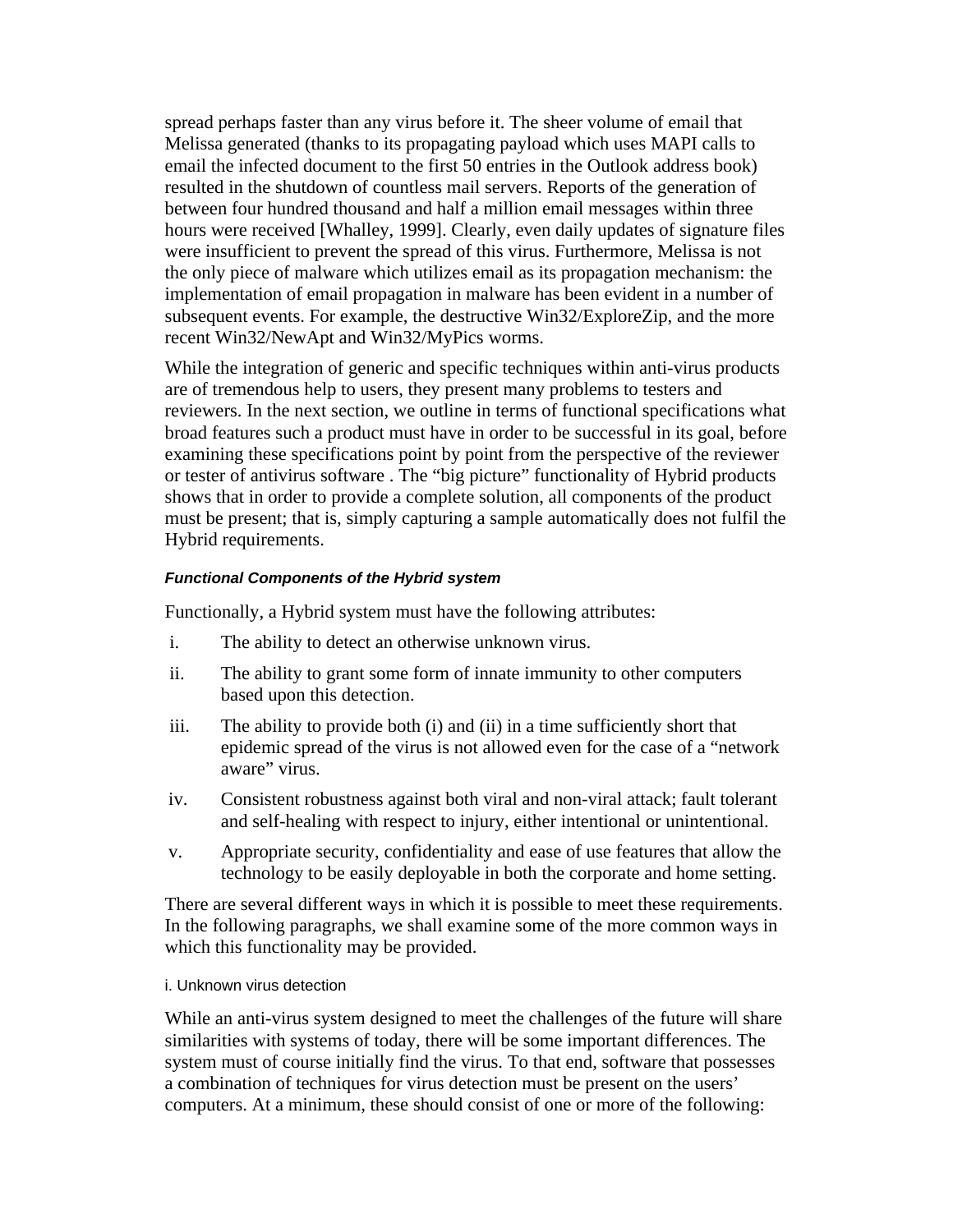- ♦ Heuristics based upon sample appearance
- $\triangleleft$  Simulation of code
- ♦ Post-infection techniques, such as checksumming

ii. Innate immunity generation

Once a new virus is encountered or if no cure is available, the system must offer safe, scaleable, and customizable processes for provision of the cure. While there are several possible methodologies possible in order to achieve this result, the most likely architecture of this type of system is that when a new virus is found, a cure is derived, and a central distribution system sends this cure worldwide, granting innate immunity to other machines, even those which have not encountered the virus.

Some vendors may claim that such a process is not necessary: after all, the heuristics did detect the virus without any innate immunity - is it not the case that the population is already immune? Unfortunately, this is a fallacy, as the following illustrates.

Certain heuristic techniques (like behavior monitors and integrity checkers) operate *post infection*, unlike known virus detection that occurs *before* a virus has an opportunity to infect a machine. Clearly, even if the virus is detected by a post infection heuristic, the machine has had the potential to be damaged by any payload the virus author may have implemented*. Thus, it is far better to provide for pre-infection detection,* and to allow other computers access to *known* virus detection techniques before they encounter the virus, eliminating possible postinfection damage.

No heuristics which operate pre-infection are perfect; thus in the case of a polymorphic or multipartite virus, it is entirely possible that a virus may be detected generically on some samples and hosts and not others. Another reason for not placing too much reliance upon heuristic detection is that by its very nature it is dynamic.

A typical scenario with the current range of products is that a "new" sample might be detected by the heuristics of a product. Subsequent product updates provide the scanner with a signature with which to accurately identify the same virus. In a sense therefore, heuristic detection is transient in nature. Consider also a product whose heuristics lead to a false positive – subsequent "re-tuning" of the heuristics may well lead to the heuristics of later product versions missing viruses they previously detected.

Pre-infection detection is also important when you consider some of the more complex file infectors, especially those that specifically infect Windows PE (Portable Executable) files. The disinfection of files infected with such viruses is a complex issue. Aside from the fact that some viruses are notorious for corrupting files upon infection (take for example WinNT/Infis [Nikishin, 1999]), there is little certainty in relying upon AV product disinfection to restore such files *exactly*.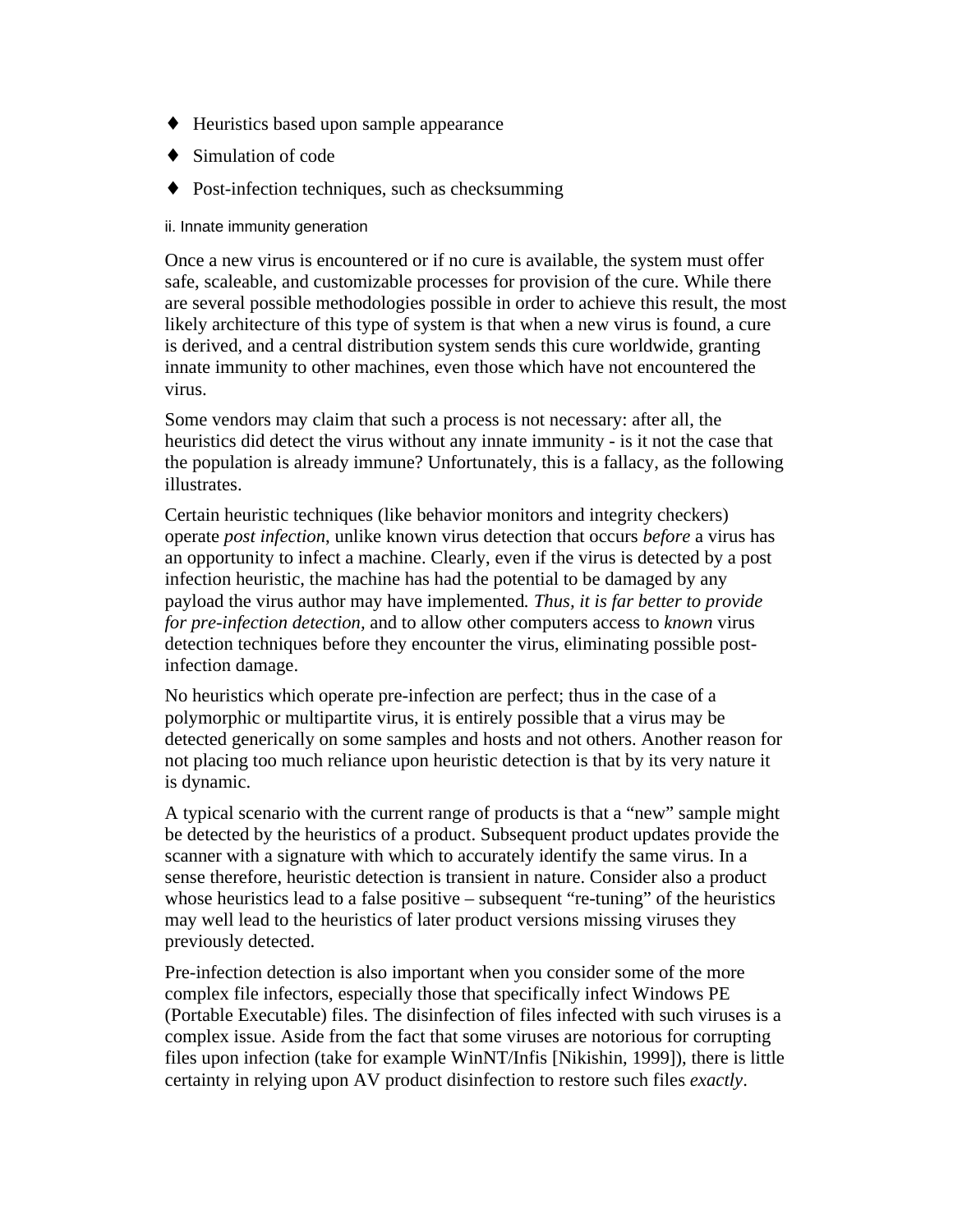#### iii. Speed of response

As one of the primary benefits of synthesizing known and unknown virus detection is the granting of innate immunity, it is important that any Hybrid system be capable of responding in a timely manner to large outbreaks of many new viruses.

The ability to scale to a large number of transactions is important; specifically, the product functionality should allow for the ability to provide literally up to the minute updates; Architecturally, this may require a hierarchical network design, with globally distributed nodes acting as gateway systems to potentially multiple analysis centers.

#### iv. Robustness

Speculating on the potential problems with robustness of a hybrid system is difficult without proposing a specific architecture in detail. However, there are some generic lines of attack that appear to be more likely.

There are several layers of an automated system that could be attacked by a virus writer, employing one of several different techniques. First, the system may be attacked directly by a computer virus. In such an attack, the virus author would attempt to defeat the system on the client-side, either by developing viruses that evade heuristic virus detection techniques, or simply entirely disabling the client. While such effects are important to predict and take steps to prevent they are nothing new; of interest here is a macroscopic attack on an entire hybrid system. In the case of a hybrid system which employs smart clients sending information in to a central hub for redistribution, the most likely avenue of attack would seem to be to directly impact feature iii.: speed of response.

#### v. Security, availability and ease of use

Any process that requires the submission of samples or sample fragments must be secure in the "classical" security sense of the word; that is, it must not detract from the confidentiality, availability and integrity of the information that it handles. Additionally, another important aspect of the system is ease of use; even if the technology is completely in place to provide end to end automation of sample capture, analysis and innate immunity generation, if the system is not easy to configure, it will not achieve its goal.

#### *Testing a "Hybrid" Product: A Proposed Methodology for each Functional Class*

Here, we outline some possible tests that can be made against the functional specifications discussed so far. Given the level of expertise in the reviewing world, we will not restate testing methods for virus specific products; rather, we will discuss only those features which are specific to the integration of generic and specific techniques. As we have identified five functionality requirements, we shall break down the methodology into five main sections.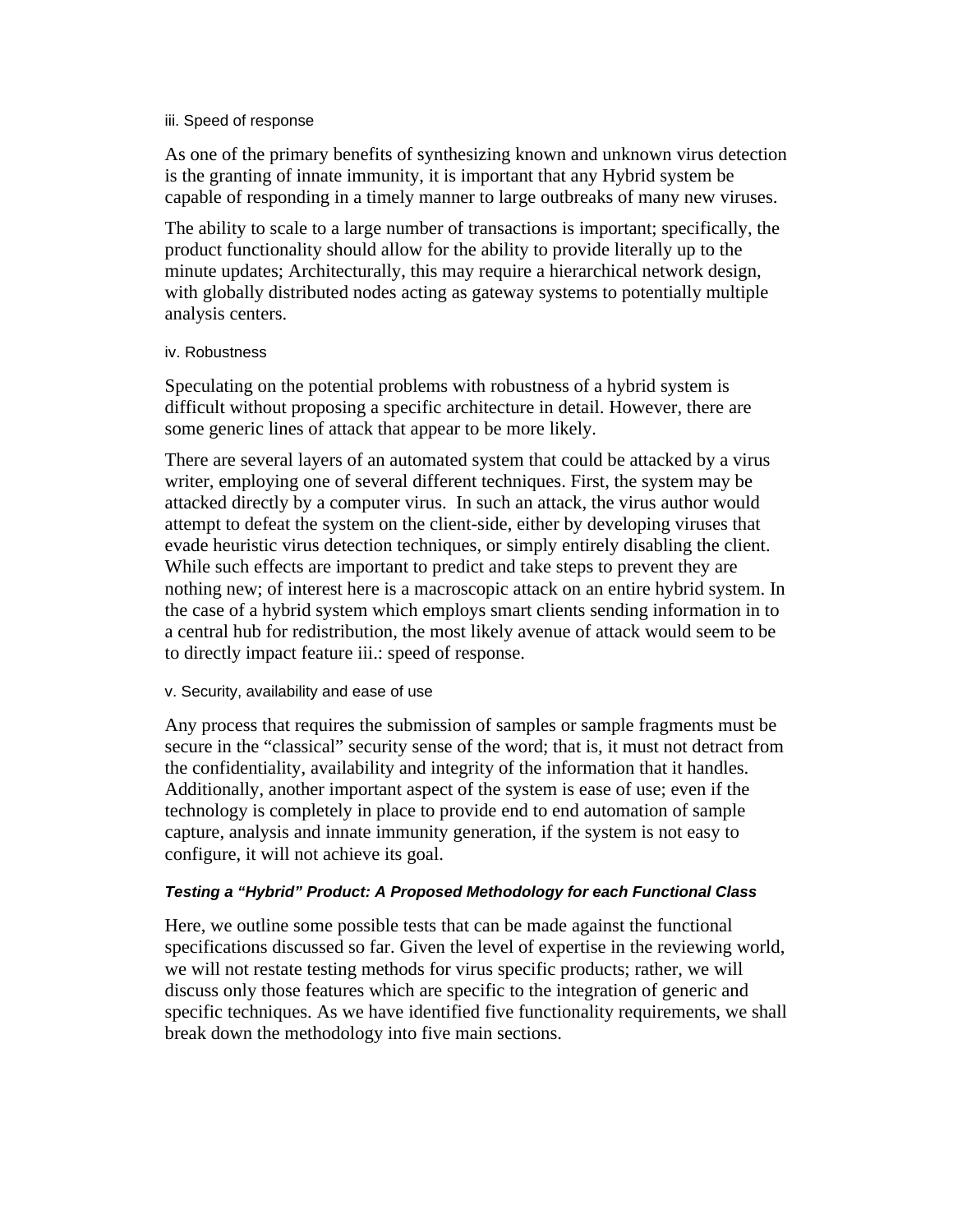#### 1. Unknown Virus Detection

<u>.</u>

Testing a product against "unknown" viruses is a difficult task for fairly obvious reasons: an unknown virus must somehow be located and presented to the product for detection.

Some reviewers have attempted to test this functionality by either directly or indirectly writing a new virus, and seeing whether the product is capable of detecting it. While this method certainly meets the requirements of testing a product's ability upon *guaranteed* new samples, there are potential technical and legal drawbacks approach.

- The test must be carried out on several "new" viruses to gain a statistically meaningful result - a single sample provides little information as to the efficacy of the system.
- The ways in which a hybrid system is capable of detecting new viruses must be understood in order to construct meaningful tests.
- There are potentially legal and ethical problems with either writing or encouraging someone else to write a virus.

A possible solution to this problem for product reviewers could be to construct an additional test-set consisting entirely of viruses that are discovered *after* the product submission deadline. Such viruses may be variants of those for which the product has implemented detection, or completely new.

There are immediate problems with this approach as well. Firstly, for the test to successfully measure the ability of the product to detect a virus it has never seen before, there needs to be a guarantee that the virus is indeed new to the product. Another problem is concerned with time. Sufficient time following the product submission deadline must pass in order for sufficient "new" viruses to be collected. Thus the testing process itself is delayed, and so the time for the review to be published is also delayed. Such a delay must not result in the review itself appearing too dated to be of interest to the end-user.<sup>4</sup>

Developers could provide testers with product versions and signature files from which specific virus detection has been removed. The main problem here is that the tester must rely on the developer to provide this "lobotomized" software, requiring a significant amount of honesty on the part of the vendor. Such a scenario would also be open to severe abuse according to (Howard, 2000).

As noted above, a reviewer could test a product's heuristics by subjecting the product to viruses released after the submission deadline of the product. The recent creation and implementation of the Dynamic WildList [WildList Organization, 2000] has been delayed due to time constraints. However, efforts are underway which can offer testers a way to assess the virus threat on any given day; testers

<sup>&</sup>lt;sup>4</sup> It should be noted that a series of such tests could still provide a series of "snapshots" of the ability of a product to perform over time; thus, such tests should not be ruled out.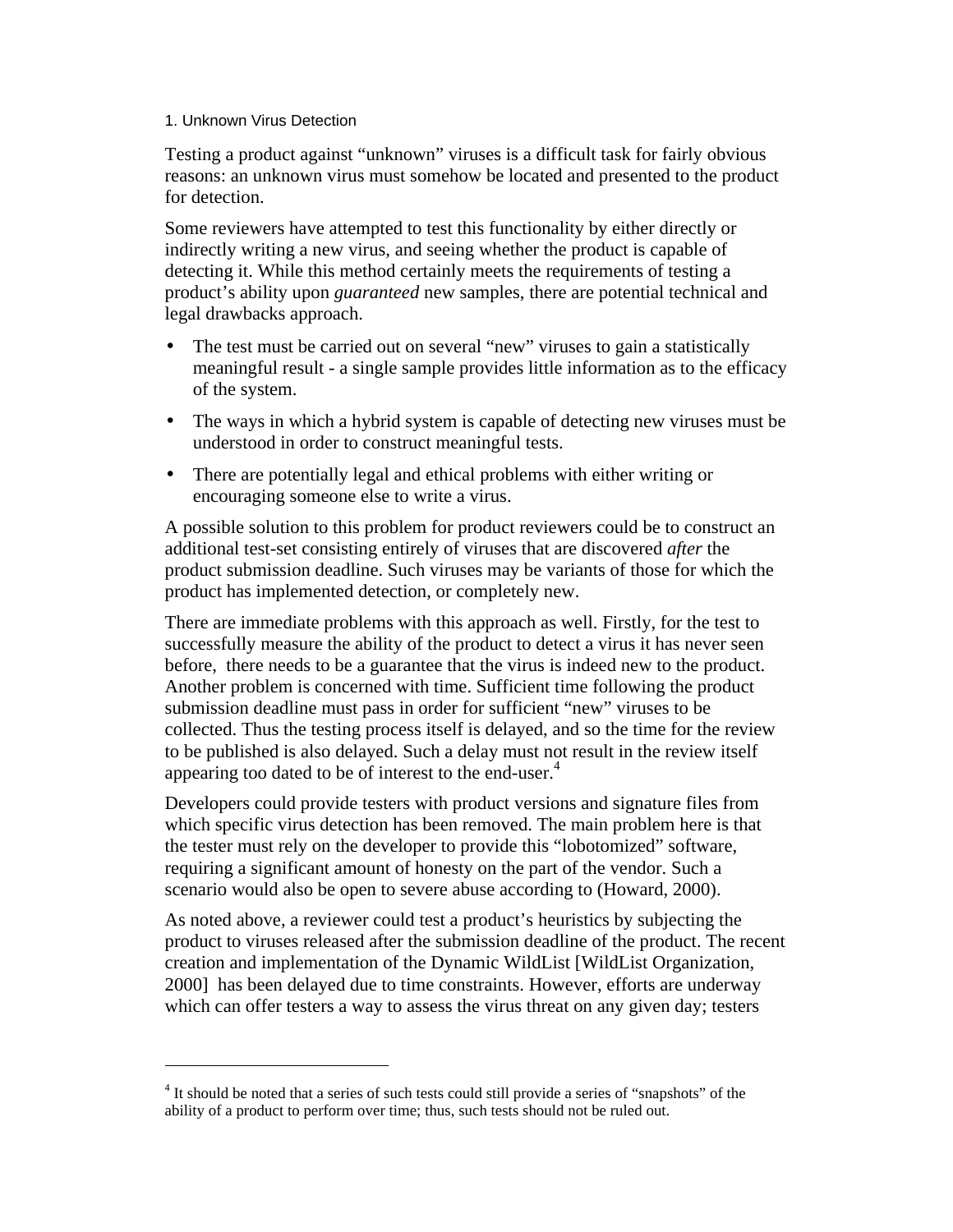should take advantage of the opportunities afforded them by this tracking mechanism (The WildList, 2000).

### 2. Innate Immunity

Testing of innate immunity generation is comparatively easy if one can find a supply of "new" viruses: a protected computer on the networked system can be "shown" these new viruses, and then the viruses can be introduced to other networked/protected machines. If innate immunity has been granted, the systems that initially do not detect a virus should detect and identify the virus specifically, not generically, and offer to provide disinfection when appropriate, without the need for further analysis or intervention.

### 3. Speed of Response

While the primary hurdle to be overcome when measuring the response of a hybrid product is obtaining valid test samples, there are other issues that must also be addressed in this space. It is important that the following metrics be applied to simple speed of response tests, in order to explore this space fully:

- While the initial "submission to cure generation" time is of importance to the system, this is by all means not the only response time that is important. It is critically important to measure the time taken for the innate immunity to be redistributed both to other clients, and to interim collection points.
- A key consideration is the priority with which the system deals with incoming samples. Is it possible for the system to prioritize incoming samples? If so, according to what criteria should the samples be prioritized? In the case of a system that relies upon one or more remote analysis centers, it is conceivable that the ability to mark samples with some sense of priority could prevent a submission of "Zoo" samples delaying the processing of actual *In the Wild* samples.

On possible solution is to have "levels" of service for users. This can be increasingly important if the remote analysis center employs manual processes<sup>5</sup>.

# 4. Robustness

In the case of a viral epidemic, where a new virus is sent to multiple clients, the hybrid system must be capable of, wherever possible, pre-processing samples to remove duplicates and to check whether the sample is now known - that is, it must check that the sample is actually new!

As the dominant protocol in use today is TCP/IP, the system must be designed in such a way that entry points are multi-homed (that is, bound to more than one "backbone" provider) as well as hardened against attack. In the event of such an attack, other unloaded systems/nodes should seamlessly pick up the extra load.

<u>.</u>

<sup>5</sup> Human antivirus researchers.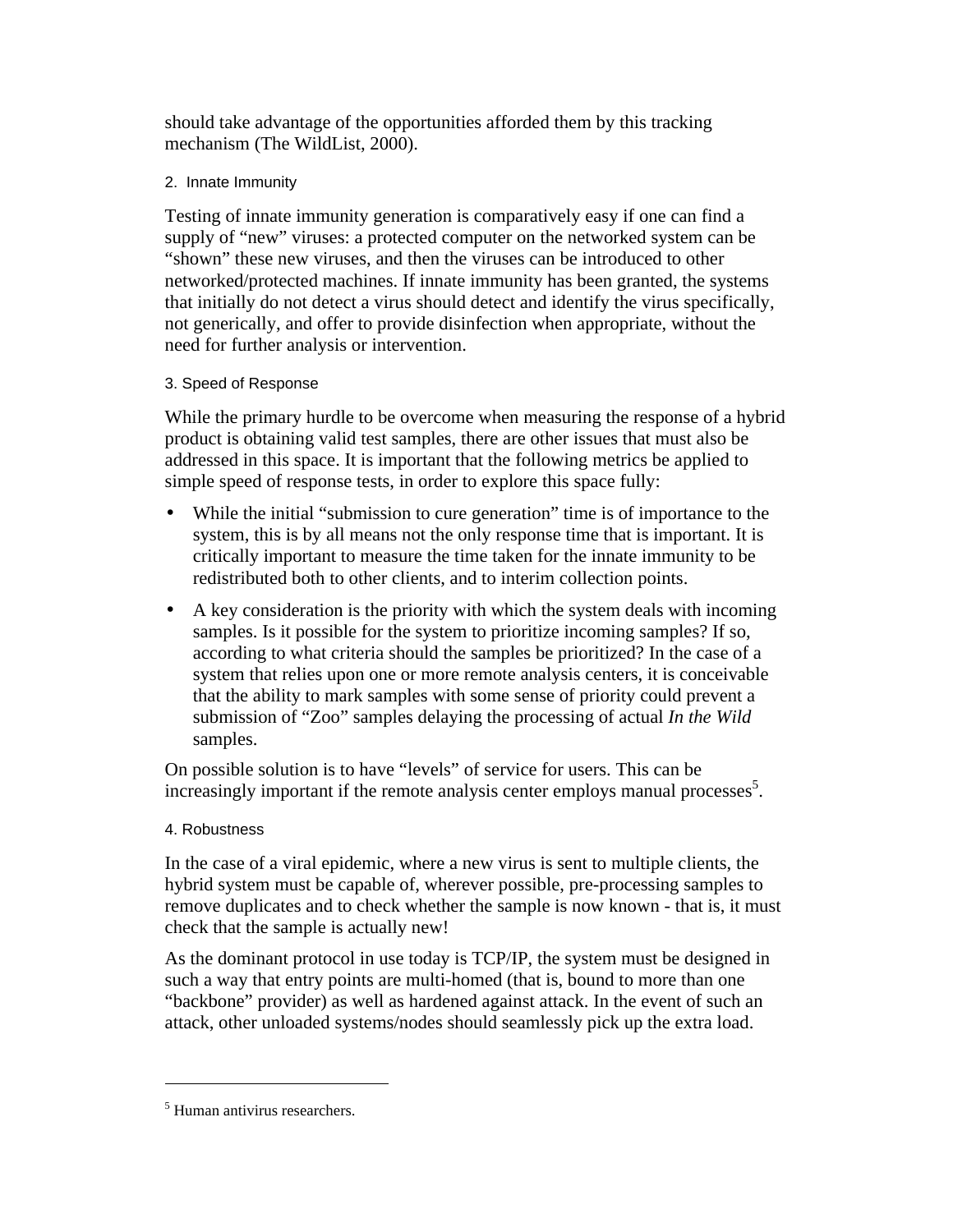This type of distributed system design relies heavily on the construction of a welldesigned architecture that is beyond the scope of this paper.

### 5. Security, Availability, & ease of use

The entire process of virus prevention should be facilitated at the individual administrator level by an easy-to-configure administration console which governs the system, and which is responsible for audit and control of the various system processes. Detecting viruses is the most important function of the antivirus product – however, it is not the only function that must be fulfilled in order to actually protect the user!

The customization should allow for the administrator to remove any confidential information automatically before a sample is sent; additionally, the administrator should be able to configure the system to require manual approval before a sample is sent, or to send it automatically.

The administrator should be provided with the ability to track the status of all suspected viruses - those which are being examined at an administration level, those which have been sent to an analysis center for processing and those which have been processed.

To facilitate availability, these systems must be capable of offering the most up-tothe-minute updates. Should a cure not be found in those updates, the system needs to quickly and securely seek out the cure from other nodes; if one is not available, it must begin processing the sample as a "new virus", obtain the cure and make it available for distribution. Obviously as the virus problem grows, it may become necessary to scale up to larger transaction volumes. One effective design which would facilitate such large-scale transaction updates is the active hierarchical network design.

The hybrid system should be capable of being integrated with back office systems that perform tasks such as tracking customer incidents, building new virus definitions, and maintaining a database of virus definitions. Customer incident numbers or identification designators should be assigned consistently so that technical support staff can respond properly to customer calls about the status of a sample that has been submitted; virus definition version numbers must be assigned sequentially so that it is clear that one set of definitions is a superset of previous definitions.

Finally, false positives, in which anti-virus software claims that there is an infection when none is present, should be anticipated by the response system, and all such false positives should be avoided.

Should there be any problems at any step in any of these processes, the system should be capable of deferring problems to human analysts - of notifying the humans immediately that such a problem exists so the problem can be handled expediently.

In terms of confidentiality, there are two basic criteria which must be met: the data sent from the client site must be incapable (or extremely unlikely) of leaking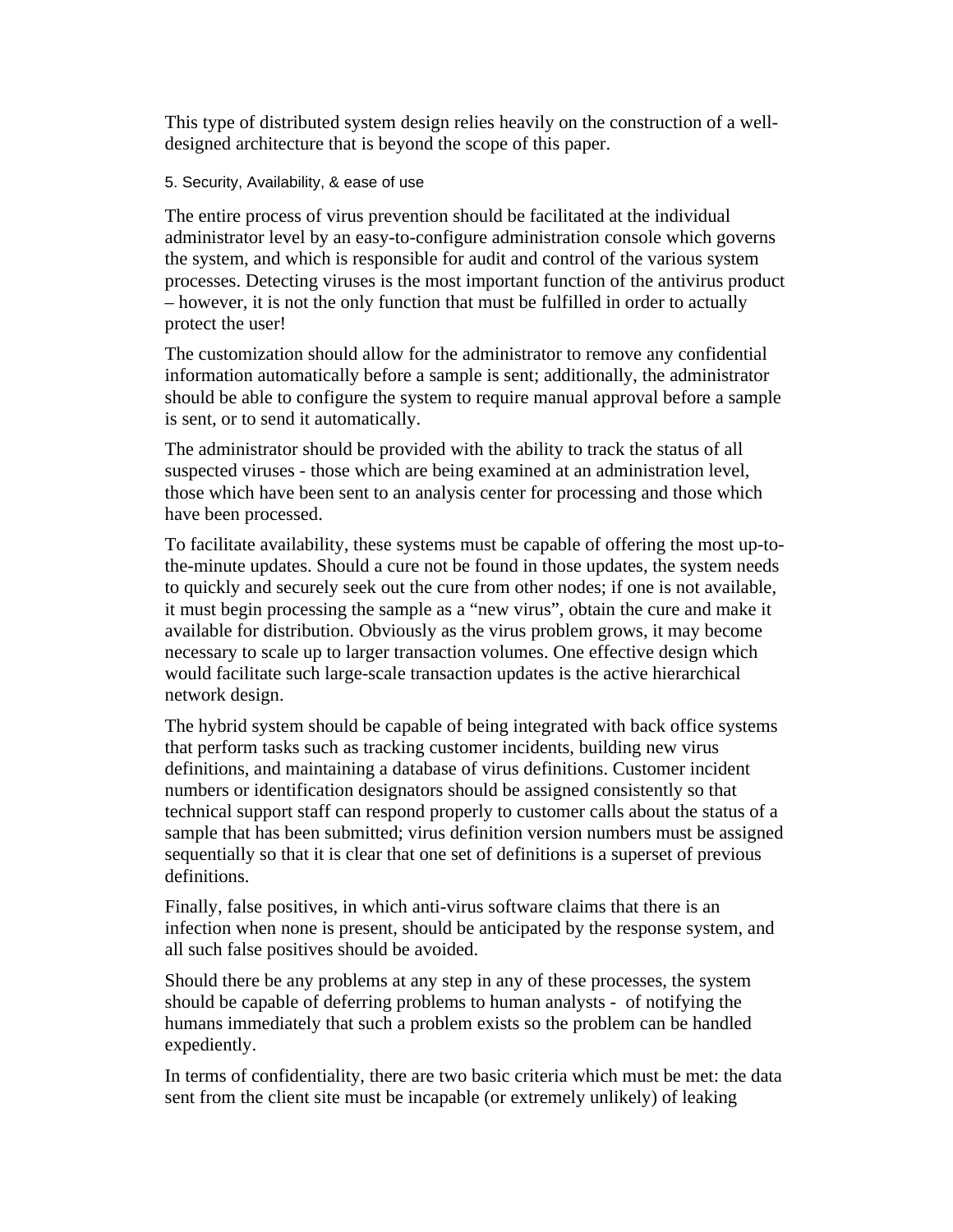confidential information to any third party, including the owner of the analysis center. While this criteria is far less important for standard executable files, it is crucial for objects infected with macro viruses, which frequently contain highly privileged data. Any automatic distribution system must be capable of stripping all user data, leaving just a functional virus in its place.

The second criterion requires that information sent between a user site and any transaction center is transmitted securely. Additionally the international nature of communication indicates the use of non-proprietary international standards. Tests of these response mechanisms should include an analysis of the transaction and transport protocols as well as of the cryptographic techniques employed. DES, RSA, MD5 and DSA are recommended cryptographic primitives. While other designs are feasible, HTTP appears to be the most desirable transaction protocol; currently, TCP/IP is the most stable transport protocol, with SSL providing reasonable security functionality.

In terms of availability, the system must be capable of meeting the robustness requirements laid out in section (vi). Additionally, the system must be capable of 100% automation end to end, so that near 100% availability and rapid response times can be guaranteed.

### *Summary*

We have examined generic testing techniques for antivirus products, and discussed some general procedures for testing high-level functionality regardless of implementation. This has allowed us to present a unified checklist for testers.

Given the current state of the art in anti-virus technology however, the most likely implementation of future products is the client-server approach. In this, client machines "capture" suspect samples and send them to one or more central analysis systems that provide 'known' virus detection for that virus. For such a system, these initial testing criteria can be considerably simplified, as the following properties must be met:

- Can the system detect new, previously unseen viruses?
- Can the system automatically, without user interaction, "capture" samples of such viruses, or sufficient information about such viruses and automatically send them to an analysis center?
- Can an administrator "vet" samples which are sent? In the case of macro viruses, can confidential information be safely removed from the sample, preventing the leakage of potentially privileged information to a third party?
- Is the submission scheme scalable to deal with the submission of many different viruses/non-viruses at one time?
- Does the analysis center grant "innate" immunity to other computers automatically and seamlessly in a timely manner?
- Is the system easy to manage and deploy in a large corporate environment? Can the software be pre-configured for rollout within a specific environment?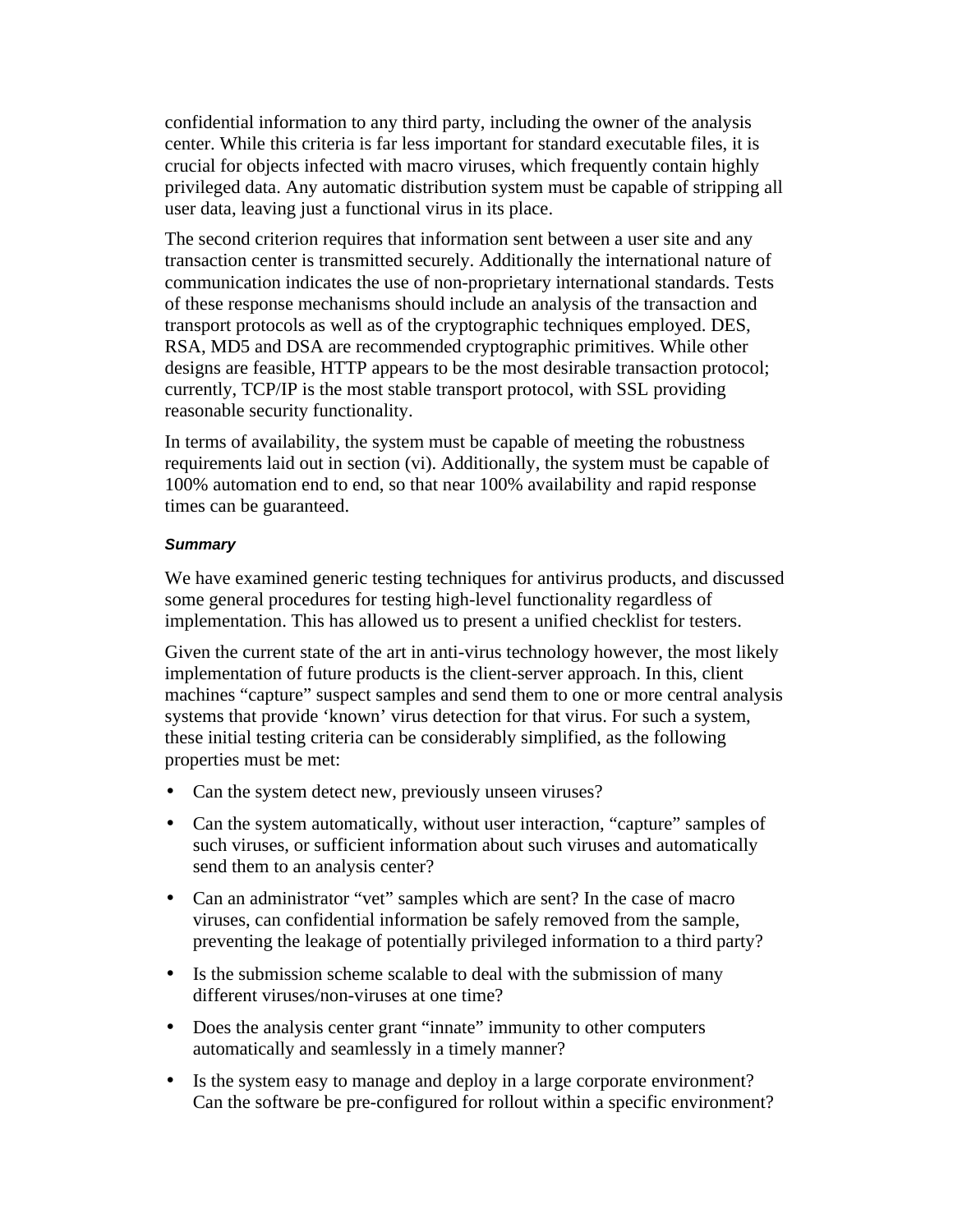#### *Conclusion*

It is inevitable that we will see a gradual integration between generic and specific virus detection techniques over the next 12-18 months. Network-aware viruses such as Melissa have shown that virus-specific techniques are not sufficient to prevent widespread infection by new viruses; similarly, the inherent drawbacks of post-infection generic techniques and pre-infection heuristics make virus specific detection a more attractive way to prevent and remove viruses. Given this situation, we believe that a series of products that provide a hybrid approach to the problem are likely to evolve. Furthermore, tests that are constructed to show the advantages of this approach are likely to benefit the development of these beneficial techniques.

Developing tests that measure the efficacy of new product functionality must not drive the architectural design of products. Rather, we believe that tests should be based upon user requirements, leaving the design of the product (i.e. the method of fulfillment of this user requirement) up to the developer of the software. Taking this approach, we have developed a user-based set of functionality requirements and a method for testing fulfillment of them, which we believe are ready for direct application to the products of today and tomorrow.

#### *References*

Anyware, 2000. http://www.sherine.com/freeware/Antivirus\_Tools2.htm

Checkmark 2000. http://www.westcoast.com

Gordon, S. 1993. *Evaluating the Evaluators*. Virus News International.

Gordon, S. 1995. *Is a Good Virus Simulator Still a Bad Idea.* Elsevier Press. Elsevier Advanced Technology. Oxford, UK.

Gordon, S. & Ford, R. 1995*. Real-World Anti-Virus Product Review and Evaluation.* From the Proceedings of the International Virus Prevention Conference. Washington, D. C.

Gordon, S. & Ford, R. 1996. *Real-World Anti-Virus Product Review and Evaluation: The Current State of Affairs*. From the Proceedings of the 19th National Information Systems Security Conference, Baltimore, Maryland. http://csrc.nist.gov/nissc/1996/papers/NISSC96/paper019/final.PDF

Gordon, S. 1997. *What is Wild.* From the Proceedings of the 20th National Information Systems Security Conference, Baltimore, Maryland. http://csrc.nist.gov/nissc/1997/proceedings/177.pdf

Gordon, S. 2000. http://www.badguys.org

Howard, R. Private Communication. Used with permission.

ICSA 1999. http://www.icsa.net/services/consortia/anti-virus.